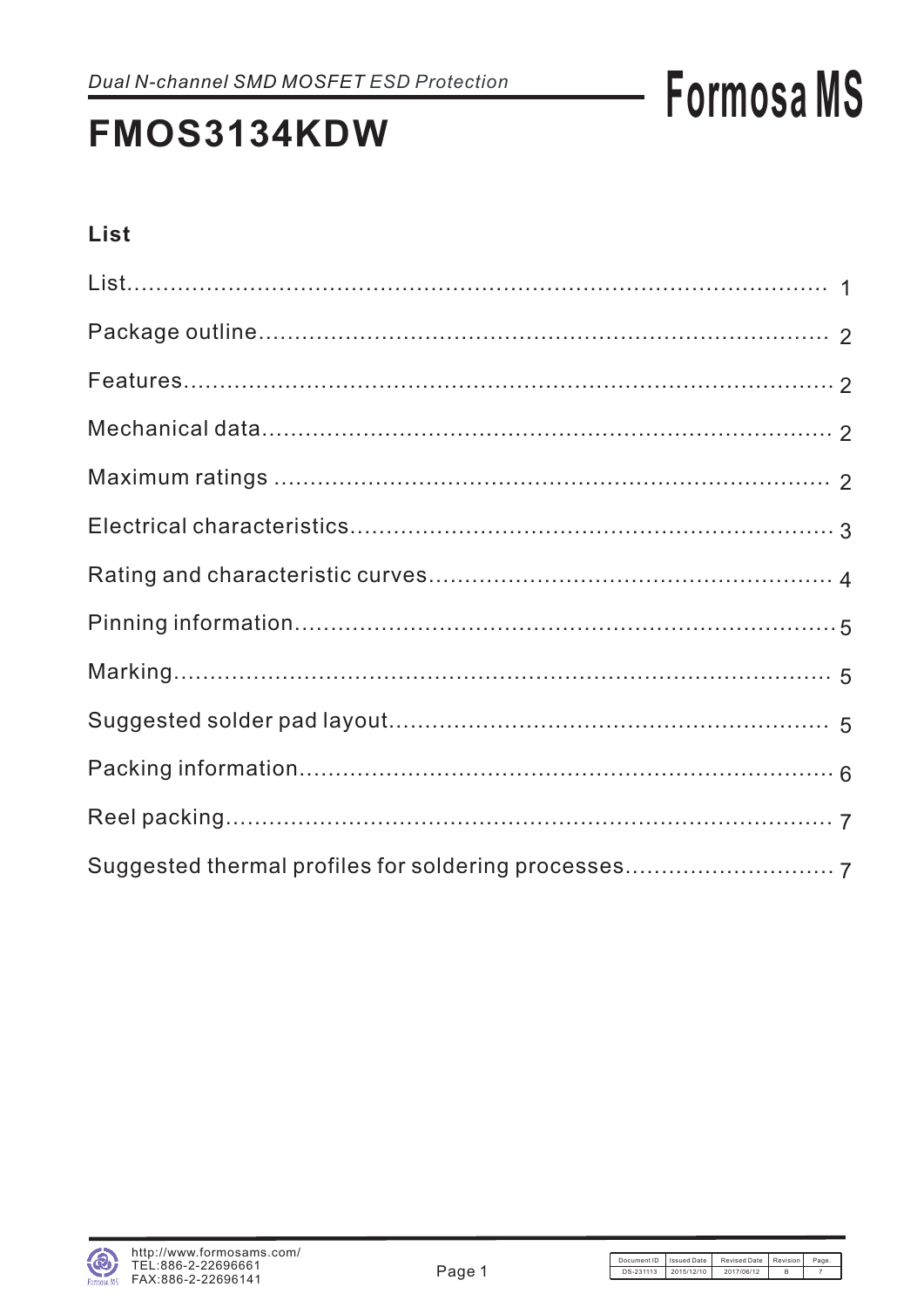## **FMOS3134KDW**

#### **20V Dual N-Channel Enhancement Mode MOSFET-ESD Protection**

#### **Features**

- Lead free product is acquired
- Surface mount package
- N-channel switch with low RDS(on)
- Operated at low logic level gate drive
- ESD Protected gate HBM 2kV
- Lead-free parts meet RoHS requirments
- Suffix "-H" dinicates Halogen-free part, ex.FMOS3134KDW-H •

### **Application**

- Load/power switching
- Interfacing switching
- Battery management for ultra small portable electronics
- Logic level shift

### **Mechanical data**

- Epoxy:UL94-V0 rated flame retardant
- Case : Molded plastic, SOT-363
- Terminals : Solder plated, solderable per MIL-STD-750, Method 2026
- Polarity : See Diagram
- Mounting Position : Any
- Weight : Approximated 0.006 gram

### **Package outline**



#### **Maximum ratings** (AT T<sub>a</sub>=25°C unless otherwise noted)

| PARAMETER                               | Symbol                               | MIN.  | TYP. | MAX.   | <b>UNIT</b>   |
|-----------------------------------------|--------------------------------------|-------|------|--------|---------------|
| Drain-source voltage                    | <b>V<sub>DS</sub></b>                |       |      | 20     |               |
| Continuous drain current( $t \le 10s$ ) | ID                                   |       |      | 0.75   | A             |
| Gate-source voltage                     | VGS                                  |       |      | ±12    |               |
| Power dissipation (note 1)              | P <sub>D</sub>                       |       |      | 150    | mW            |
| Thermal resistance junction to ambient  | Reja                                 |       | 833  |        | $\degree$ C/W |
| Operation junction temperature range    | TJ                                   | -55   |      | $+150$ | $^{\circ}C$   |
| Storage temperature range               | <b>T</b> <sub>S</sub> T <sub>G</sub> | $-55$ |      | $+150$ | $^{\circ}C$   |

Note 1: Repetitive rating : Pulse width limited by junction temperature.

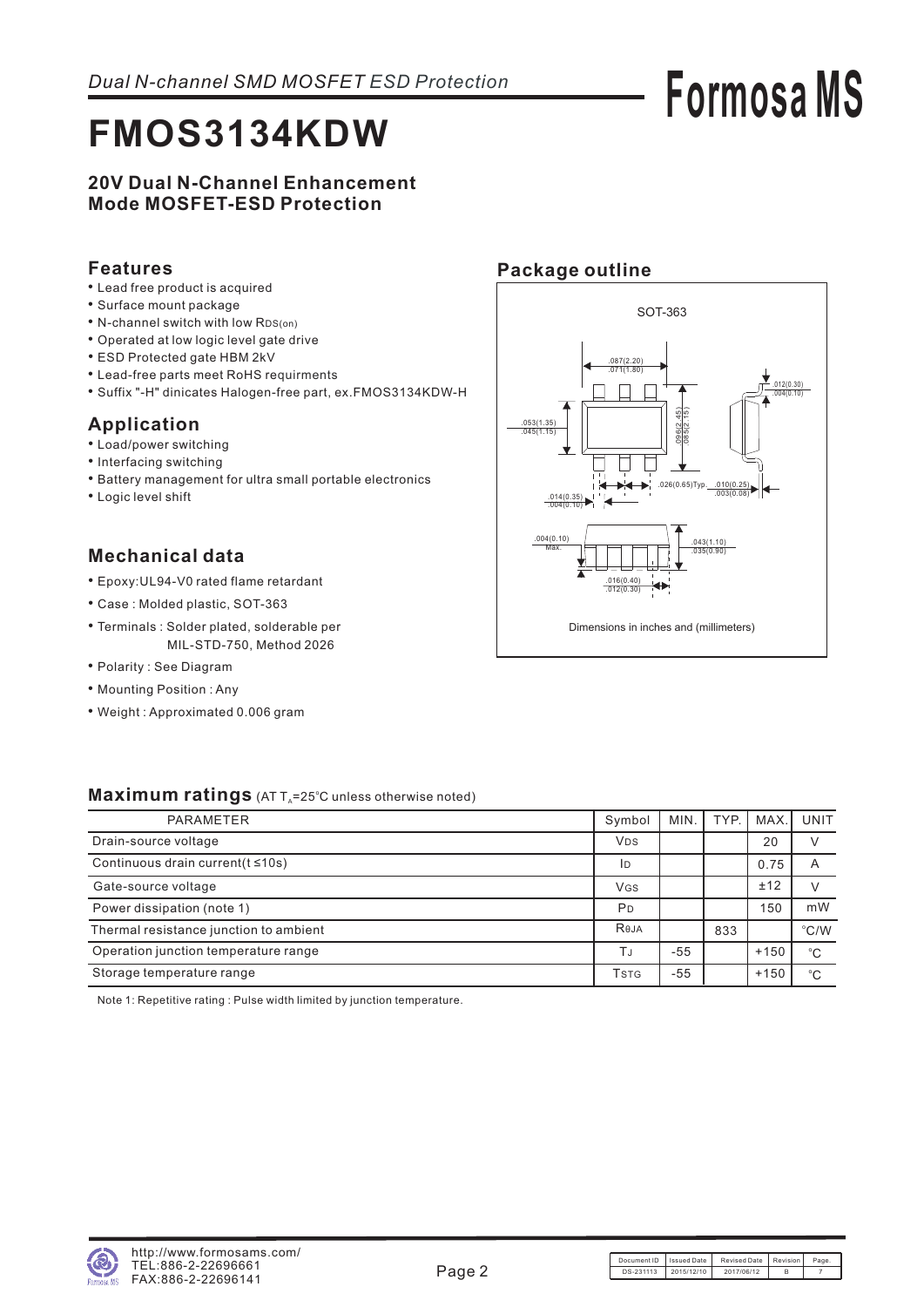## **FMOS3134KDW**

### Electrical characteristics (At T<sub>A</sub>=25°C unless otherwise noted)

| <b>PARAMETER</b>                    | <b>CONDITIONS</b>                                                                   | Symbol                | MIN. | TYP.              | MAX.              | <b>UNIT</b> |
|-------------------------------------|-------------------------------------------------------------------------------------|-----------------------|------|-------------------|-------------------|-------------|
| <b>Static characteristics</b>       |                                                                                     |                       |      |                   |                   |             |
| Drain-source breakdown voltage      | $V$ GS = 0V, ID = 250µA                                                             | V(BR)DSS              | 20   |                   |                   | $\vee$      |
| Zero gate voltage drain current     | $VDS = 20V$ , $VGS = 0V$                                                            | IDSS                  |      |                   | 1.0               | μA          |
| Gate-source leakage current         | $V$ GS = $±10V$ . $V$ ps = 0V                                                       | <b>IGSS</b>           |      |                   | ±20               | μA          |
| Gate threshold voltage (note 1)     | $VDS = VGS$ , $ID = 250\mu A$                                                       | VGS(th)               | 0.35 | 0.54              | 1.1               | V           |
| Drain-source on-resistance (note 1) | $V$ GS = 4.5V, ID = 0.65A<br>$V$ GS = 2.5V, ID = 0.55A<br>$V$ GS = 1.8V, ID = 0.45A | RDS(on)               |      | 270<br>320<br>390 | 380<br>450<br>800 | $m\Omega$   |
| Forward tranconductance (note 1)    | $VDS = 10V$ , $ID = 0.8A$                                                           | $q$ FS                |      | 1.6               |                   | S           |
| Diode forward voltage (note 1)      | $Is=0.15A, V(s=0V)$                                                                 | <b>V<sub>SD</sub></b> |      |                   | 1.2               | $\vee$      |
| Dynamic characteristics (note 2)    |                                                                                     |                       |      |                   |                   |             |
| Intput capacitance                  |                                                                                     | Ciss                  |      | 79                | 120               |             |
| Output capacitance                  | $V_{DS} = 16V$ , $V_{GS} = 0V$ , $f = 1MHz$                                         | $\mathsf{Coss}$       |      | 13                | 20                | pF          |
| Reverse transfer capacitance        |                                                                                     | Crss                  |      | 9                 | 15                |             |
| Switching characteristics (note 2)  |                                                                                     |                       |      |                   |                   |             |
| Turn-on delay time                  |                                                                                     | $td($ on)             |      | 6.7               |                   |             |
| Turn-on rise time                   | VGS=4.5V, VDS=10V, ID=0.5A                                                          | tr                    |      | 4.8               |                   | ns          |
| Turn-off delay time                 | $RGEN=10\Omega$                                                                     | $td($ off $)$         |      | 17.3              |                   |             |
| Turn-off fall time                  |                                                                                     | tf                    |      | 7.4               |                   |             |
| Total gate charge                   |                                                                                     | Q <sub>q</sub>        |      | 750               |                   |             |
| Gate-source charge                  | $V_{DS} = 10V$ , $V_{GS} = 4.5V$ , $I_D = 0.25A$                                    | Q <sub>gs</sub>       |      | 75                |                   | рC          |
| Gate-drain charge                   |                                                                                     | Qqd                   |      | 225               |                   |             |

Notes :

1. Pulse test : pulse width ≤300μs, duty cycle ≤0.5%.

2. Guaranteed by design, not subject to production testing.



**Formosa MS**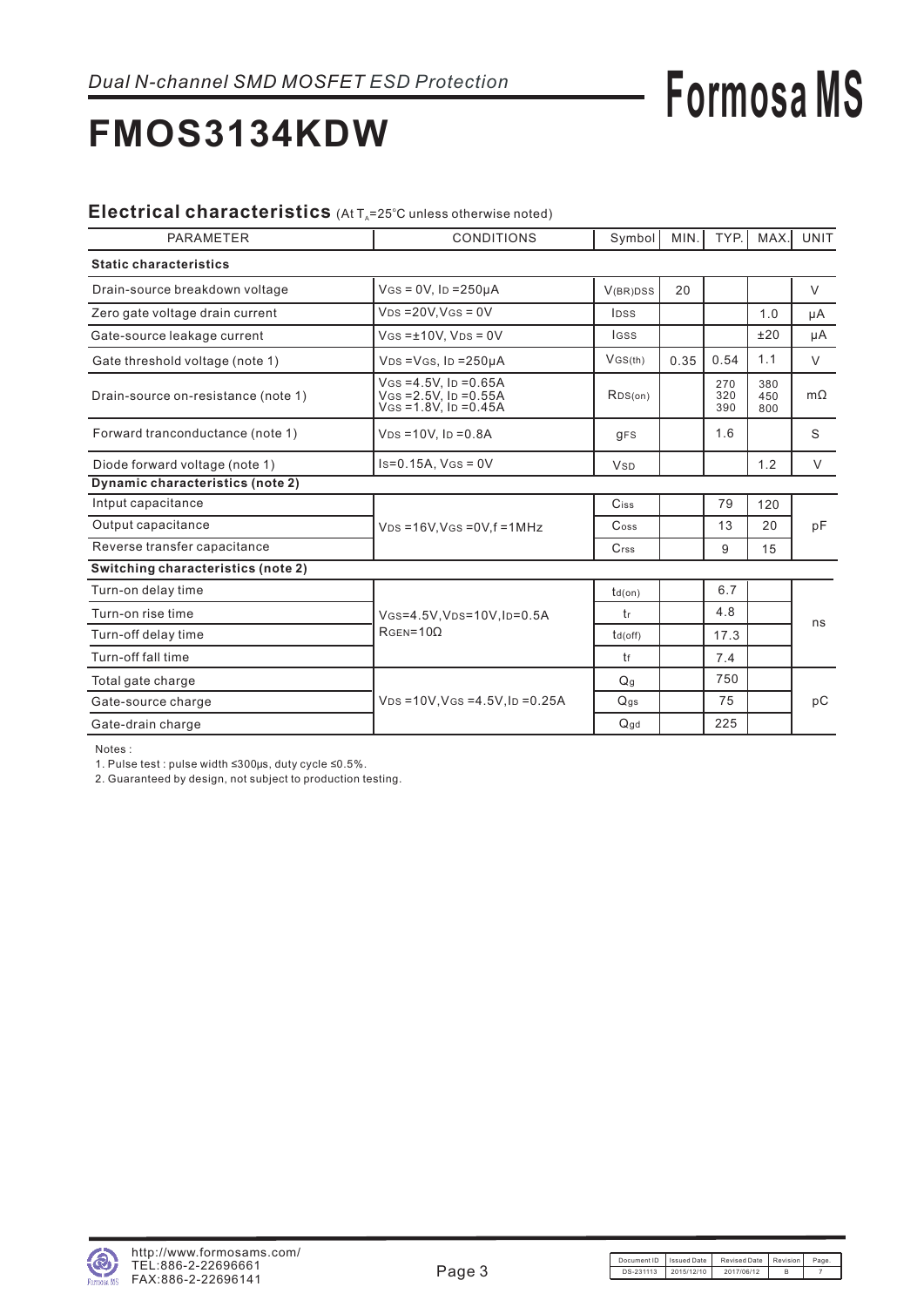

http://www.formosams.com/ TEL:886-2-22696661 FAX:886-2-22696141

Document ID Issued Date Revised Date Revision Page. DS-231113 2015/12/10 2017/06/12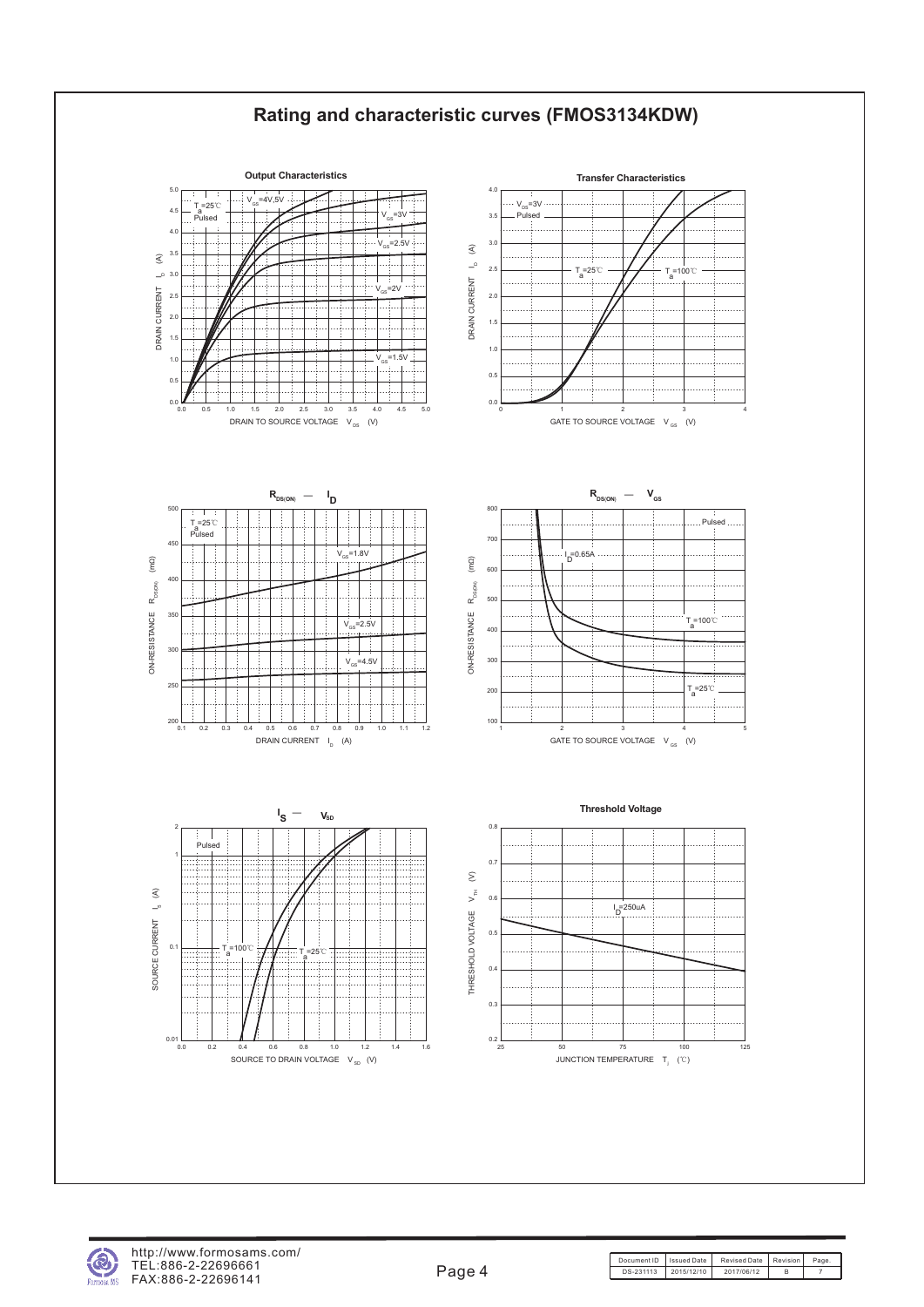### **FMOS3134KDW**

# **Formosa MS**

### **Pinning information**

| Pin                                                                                           | Simplified outline | Symbol                                                                                                          |
|-----------------------------------------------------------------------------------------------|--------------------|-----------------------------------------------------------------------------------------------------------------|
| Pin 1 Source 1<br>Pin 2 Gate1<br>Pin 3 Drain2<br>Pin 4 Source2<br>Pin 5 Gate2<br>Pin 6 Drain1 |                    | S <sub>2</sub><br>G2<br>$6^\circ$<br>50<br>3 <sub>6</sub><br>S <sub>1</sub><br>G <sub>1</sub><br>D <sub>2</sub> |

#### **Marking**

| Type number | Marking code |
|-------------|--------------|
| FMOS3134KDW | 34K          |

### **Suggested solder pad layout**

SOT-363



Dimensions in inches and (millimeters)

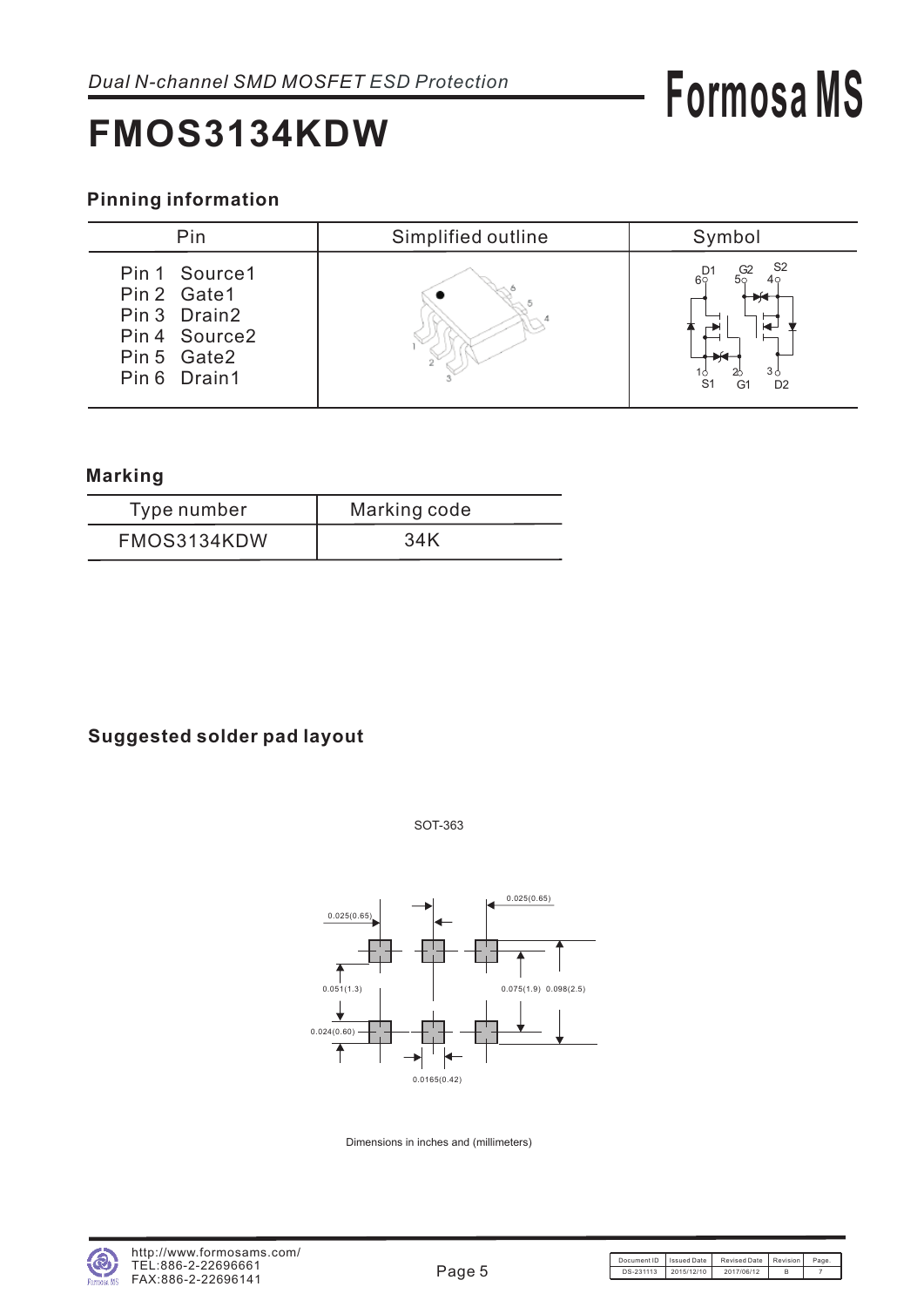## **FMOS3134KDW**

### **Packing information**



|                           |                |           | unit:mm |
|---------------------------|----------------|-----------|---------|
| Item                      | Symbol         | Tolerance | SOT-363 |
| Carrier width             | A              | 0.1       | 2.25    |
| Carrier length            | B              | 0.1       | 2.55    |
| Carrier depth             | C              | 0.1       | 1.20    |
| Sprocket hole             | d              | 0.1       | 1.50    |
| 13" Reel outside diameter | D              | 2.0       |         |
| 13" Reel inner diameter   | D <sub>1</sub> | min       |         |
| 7" Reel outside diameter  | D              | 2.0       | 178.00  |
| 7" Reel inner diameter    | D <sub>1</sub> | min       | 54.40   |
| Feed hole diameter        | D <sub>2</sub> | 0.5       | 13.00   |
| Sprocket hole position    | E              | 0.1       | 1.75    |
| Punch hole position       | F              | 0.1       | 3.50    |
| Punch hole pitch          | P              | 0.1       | 4.00    |
| Sprocket hole pitch       | P <sub>0</sub> | 0.1       | 4.00    |
| <b>Embossment center</b>  | P <sub>1</sub> | 0.1       | 2.00    |
| Overall tape thickness    | Т              | 0.1       | 0.23    |
| Tape width                | W              | 0.3       | 8.00    |
| Reel width                | W <sub>1</sub> | 1.0       | 12.3    |

Note:Devices are packed in accor dance with EIA standar RS-481-A and specifications listed above.